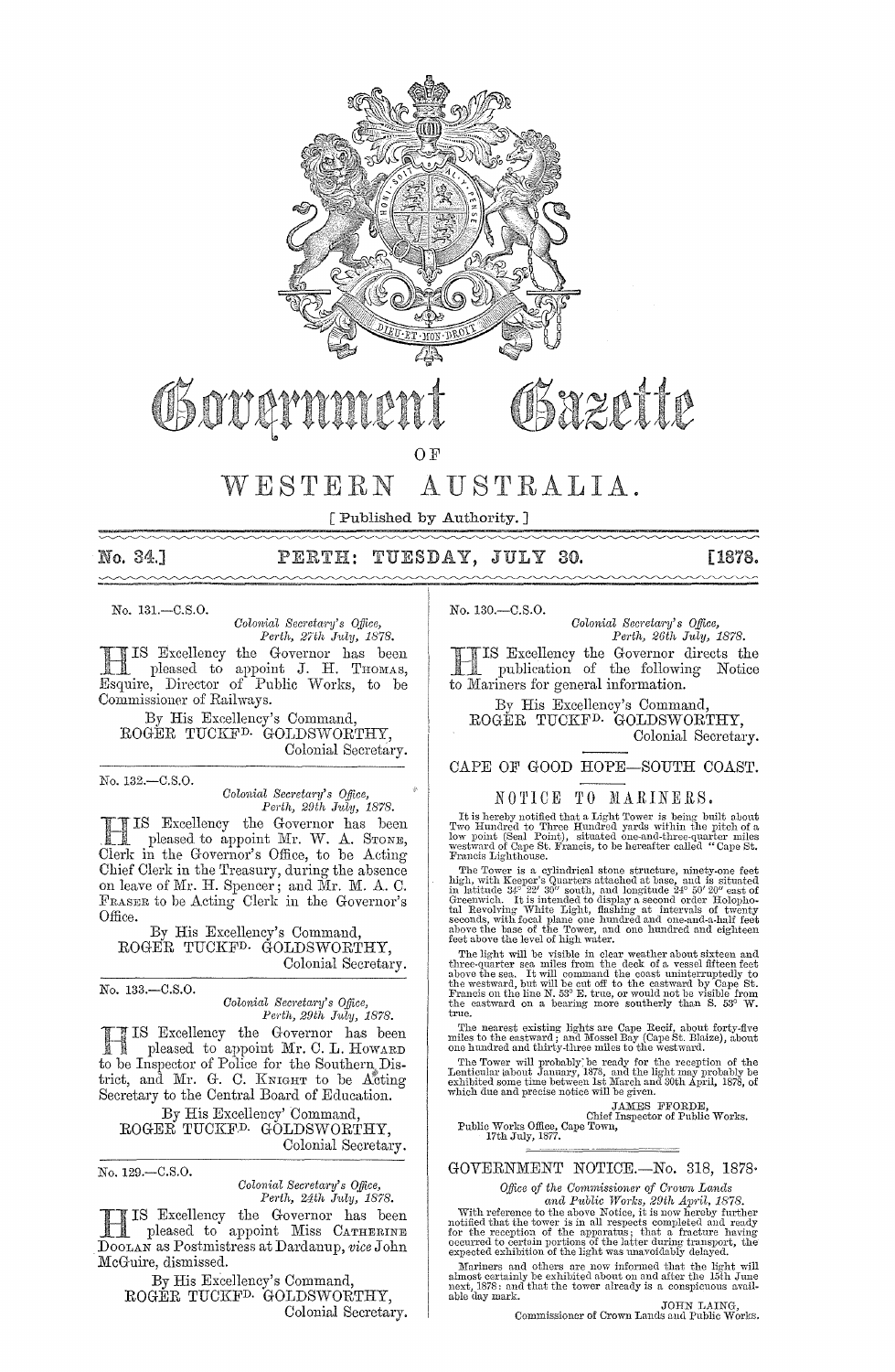No. 126.-C.8.0.

### *Colonial Secretary's Office,* Perth, 23rd July, 1878.

**HIS Excellency the Governor has been**<br>pleased to appoint the Honorable Roger<br>TROGERY OF DEVORTEY OM G. Colonial TUCKFIELD GOLDSWORTHY, C.M.G., Colonial Secretary, to be Acting Surveyor General aud Acting Commissiouer of Crown Lands, during the absence on leave of the Honorable M. Fraser.

By His Excellency's Command, ROGER TUCKFD. GOLDSWORTHY, Colonial Secretary.

## NOTICE.

IN consequence of the early departure of the Galle Steamer for Albany, the English and Colonial Mails will be made up at this Office on *Friday*, 2nd *August*, at 9 p.m., instead of on Saturday, as previously notified.

A. HELMICH, Postmaster General and General Superintendent of Telegraphs.

General Post Office, 29th July, 1878.

## MAIL NOTICE.

General Post Qfflee, *Perth, 10th July, 1878.* 

MAILS for transmission by CoASTING MAIL STEAMER for laurope, India, Cape of Good Hope, &c., the Australian Colonies, New Zealand, Tasmania, and America, will close as ulder:--

At the GENERAL POST OFFICE, PERTH, on Friday, August 2nd, at 9 p.m.

Money Orders for transmission by the above conveyances will be issued on the United Kingdom, the Australian Colonies, New Zealand, and Tasmania up to 11 a.m. on Friday, 2nd August.

Letters for Registration must be posted one hour before the closing of the Mails.

Late Letters, on payment of a fee of 6d., may be posted one hour after the closing of the Mails.

Newspapers must be posted one hour before the closing of the Mails, otherwise they will not be forwarded until the next Mail.

Notts—Mails for Albany, Bannister, Williams River, Arthur River,<br>| Kojonup, and the Albany Road, will be made up at this Office on<br>| Friday, 2nd August, at 11 a.m.

A. HELMICH, Postmaster-General, and General Superintendent of Telegraphs.

## DEPARTMENT OF LAND TITLES.

 $\frac{62}{1878}$  Transfer of Land Act, 1874.

TAKE NOTICE that Samuel Richard Hamersley of **L** Woodside near Guildford Esquire as claiming to be the owner of an estate in fee simple in possession in the land hereinafter mentioned has made application to bring the same under the operation of the above Act.

All that parcel of land situate in Swan District LOCATION No. 435

as the same is described in the records of the Survey  $Ofvec$ 

AND FURTHER TAKE NOTICE that all other persons claiming any estate right title or interest in the above land ARE HEREBY REQUIRED to lodge with the Registrar of Titles on or before the 8th day of August next a *caveat* forbidding the same from being brought under the Act.

J. C. H. JAMES Commissioner of Land Titles.

Perth, 19th July, 1878.

### $Comptroller's$  *Office,*

*Fl'emantle, 27th July, 1878.*  A CERTIFICATE of Freedom has been<br>issued to the undermentioned Convict, whose sentence has expired:-

Reg. No. 8195 Thomas Allen

HIS Excellency the Governor has been pleased to revoke the Ticket-of-Leave of the undermentioned Convict :-

Reg. No. 9506 William McDonald

THE undermentioned man is requested to communicate with this Office:-

Reg. No. 9131 Henry Coveney, who received a certificate of Freedom on the 9th March, 1875. *Vide* <sup>12250</sup>

> JOHN F. STONE, Superintendent.

**LATE " Elementary Education Act, 1871,"** (as amended by action 1 (as amended by subsequent Acts,) with Regulations for the Conduct and Management of Elections of District Boards of Education, and By-Laws and Regulations of the Central Board of Education, in a pamphlet form, can be procured at the Government Printing Office, Price, *Is.* 

## LAND SALES.

*Crown Lands' Office, Perth, 30th July, 1878.* 

IHE undermentioned Allotments of Land will be offered for Sale, at Public Auction, on the date and at the places specified in the Schedule below, at one o'clock, p.m.

|  | ${\tt S}$ ${\tt C}$ ${\tt H}$ ${\tt E}$ ${\tt D}$ ${\tt U}$ ${\tt L}$ ${\tt E}$ . |  |  |  |
|--|-----------------------------------------------------------------------------------|--|--|--|
|  |                                                                                   |  |  |  |

| Date of Sale.                     | Place of Sale.               | Description of Lot.                                   | Number of Lot.            | Quantity.       | Unset Price.         |  |
|-----------------------------------|------------------------------|-------------------------------------------------------|---------------------------|-----------------|----------------------|--|
|                                   |                              |                                                       |                           | r.<br>р.<br>a.  |                      |  |
| 1878.                             |                              |                                                       |                           |                 |                      |  |
| 7th Aug.                          | Busselton<br>$\sim 10$       | $_{\mathrm{Town}}$<br>Augusta<br><b>Castle Castle</b> | 50.<br>-48.<br>49.<br>44. |                 |                      |  |
| Do.                               | Do.<br>$\ddotsc$<br>$\cdots$ | Do.<br>Do.<br>$\cdots$<br>$\cdots$<br>$\cdots$        | 51, 52, 53,<br>54.        | - 8<br>$\theta$ | $\pounds 5$ per lot. |  |
| $\mathop{\mathrm{Do}}\nolimits$ . | Do.<br>.<br>                 | Do.<br>Do.<br>$\cdots$<br>$\cdots$<br>$\cdots$        | 55<br>$\cdots$<br>.       | each.           |                      |  |
| Do.                               | York<br>$\cdots$             | ${\rm York}$<br>Do.<br>$\cdot \cdot$                  | 44                        |                 | $\pounds10.$         |  |
|                                   |                              |                                                       |                           |                 |                      |  |

ROGER TUCKFD. GOLDSWORTHY, Acting Commissioner of Crown Lands.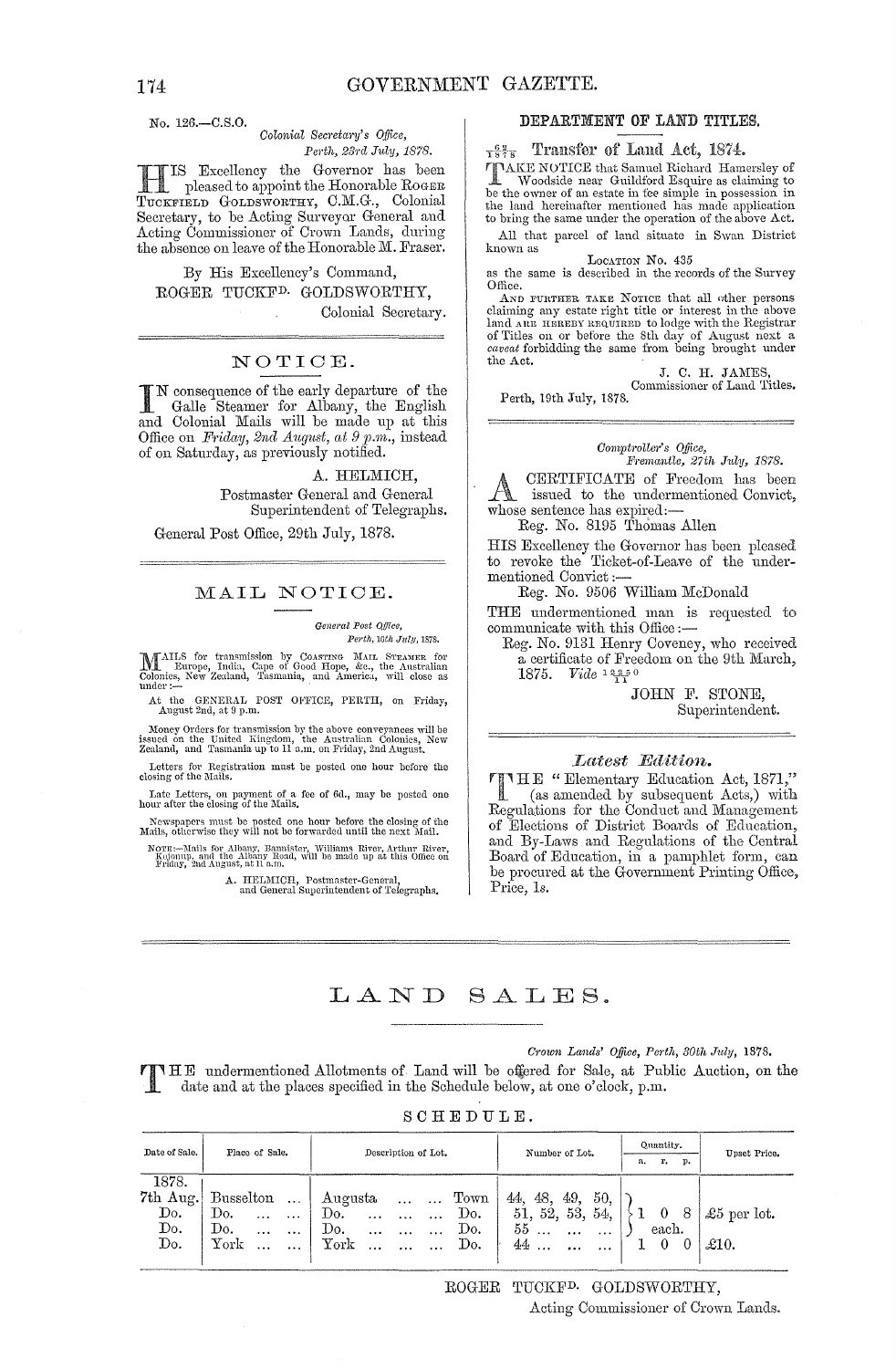## RETURN No. 4 of Pastoral Licenses renewed for the Year 1878.

Crown Lands' Office, Perth, 18th July, 1878.

THE undermentioned Licenses for Pastoral Land have been renewed for the year commencing<br>on the first day of January, 1878, and for the amount of rent specified opposite to each<br>License respectively.

|  |  | ROGER TUCKF <sup>D.</sup> GOLDSWORTHY, Acting Commissioner of Crown Lands. |  |  |  |  |  |  |
|--|--|----------------------------------------------------------------------------|--|--|--|--|--|--|
|--|--|----------------------------------------------------------------------------|--|--|--|--|--|--|

| No. of<br>license.                            | Licensee.                                                                              | Acres.          | RENT.                                                    | No. of<br>license.                                         | Licensee.                                                                                               | Acres.       | RENT.                                                |
|-----------------------------------------------|----------------------------------------------------------------------------------------|-----------------|----------------------------------------------------------|------------------------------------------------------------|---------------------------------------------------------------------------------------------------------|--------------|------------------------------------------------------|
|                                               | VICTORIA.                                                                              |                 | £ s.                                                     |                                                            | VICTORIA.                                                                                               |              | £ s.                                                 |
| A2713<br>2646                                 | John Pell<br>$\sim$<br><br>$\cdots$<br>do.                                             | 5000<br>3000    | 5<br>$\bf{0}$<br>3<br>$\theta$                           | A 2427<br>,, 2974                                          | Sam. E. Burges, jun.<br>$\ddotsc$<br>James B. Ridley<br>$\cdots$                                        | 2000<br>5000 | ı<br>$\bf{0}$<br>5<br>$\bf{0}$                       |
| $\frac{1}{2}$ , 1927                          | $\ddotsc$<br><br>$\cdots$<br>do.<br>$\cdots$<br><br>                                   | 3000            | 1 10                                                     | 9230                                                       | John Williams<br>$\cdots$<br>                                                                           | 1000<br>1300 | $\bf{0}$<br>L<br>6<br>1                              |
| , 1937<br>$\frac{2017}{2017}$                 | do.<br>$\ddotsc$<br>$\cdots$<br><br>do.<br><br>$\ddotsc$<br>$\cdots$                   | 2000<br>3000    | $\mathbf{0}$<br>ı<br>110                                 | 9231<br>9232                                               | do.<br>$\ddotsc$<br>$\cdots$<br>$\ddotsc$<br>do.<br>$\cdots$<br>$\ddotsc$<br>$\ddotsc$                  | 4500         | 10<br>4                                              |
| 9319                                          | Thos. Major<br>$\cdots$<br>                                                            | 6200            | 6<br>4<br>2                                              | A 119<br>120                                               | do.<br>$\cdots$<br>$\ddotsc$<br>$\cdots$                                                                | 1000<br>1000 | $\theta$<br>ı<br>$\bf{0}$<br>1                       |
| A 2430<br>,, 2831                             | J.D. Warren<br>$\ldots$<br><br>do.<br>$\ddotsc$<br><br>$\cdots$                        | 2000<br>1000    | $\bf{0}$<br>1<br>0                                       | ,,<br>121<br>,,                                            | do.<br>$\cdots$<br>$\ddotsc$<br>$\cdots$<br>do.<br>$\ddotsc$<br>$\cdots$<br>$\ddotsc$                   | 1000         | $\bf{0}$<br>1                                        |
| $\frac{1}{2901}$                              | do.<br>$\cdots$<br>$\cdots$<br>                                                        | G000<br>$-9400$ | $\theta$<br>6<br>-14<br>4                                | 681<br>,,<br>682                                           | do.<br>$\ddotsc$<br>$\cdots$<br>$\ddotsc$<br>do.<br>$\cdots$                                            | 3000<br>3000 | 10<br>1<br>10<br>ı                                   |
| $\frac{2439}{2439}$<br>,, 1393                | John Wilton<br>$\ldots$<br><br>do.<br>$\cdots$                                         | 4000            | 2<br>$\bf{0}$                                            | ,,<br>683<br>,,                                            | $\ddotsc$<br>$\cdots$<br>do.<br>$\cdots$<br>$\ldots$<br>$\ddotsc$                                       | 3000         | -10<br>L                                             |
| 2862<br>8664                                  | Messrs. Cream, Brothers                                                                | 2000<br>5160    | ı<br>0<br>$\overline{\bf 4}$<br>5                        | 786<br>,,<br>9200                                          | do.<br>$\cdots$<br>$\cdots$<br>$\cdots$<br>đο.<br>$\ddotsc$<br>$\cdots$<br>$\cdots$                     | 3000<br>4000 | 10<br>1<br>$\theta$<br>4                             |
| 8665                                          | Major Logue<br>$\ldots$<br><br>do.<br>$\overline{\phantom{a}}$<br>$\ldots$<br>$\ldots$ | 6400            | 8<br>6                                                   | 1577                                                       | do.<br>$\ddotsc$<br>$\cdots$<br>$\cdots$                                                                | 2000<br>4000 | 1<br>$\theta$<br>$\overline{2}$                      |
| A 2438<br>,, 1811                             | John Eakins<br>$\cdots$<br>$\ldots$<br>do.<br>$\cdots$<br><br>$\cdots$                 | 8000<br>5000    | $\bf{0}$<br>4<br>$\overline{2}$<br>10                    | 1768<br>A 499                                              | do.<br>$\ddotsc$<br>$\cdots$<br>$\cdots$<br>J. Murphy<br><br>$\ddotsc$                                  | 3000         | $\bf{0}$<br>1<br>10                                  |
| ,, 1178                                       | do.<br>$\ldots$<br><br>$\ldots$                                                        | 4000            | $\overline{2}$<br>$\bf{0}$<br>$\overline{2}$<br>$\bf{0}$ | 337<br>,,<br>9237                                          | Samuel Eakins<br>$\ddotsc$<br>$\cdots$                                                                  | 1040<br>2000 | 1<br>1<br>$\overline{2}$<br>$\theta$                 |
| $\frac{1}{2965}$<br>8662                      | do.<br>$\ddotsc$<br>$\ldots$<br><br>Sampson Sewell<br>$\ddotsc$<br>$\ldots$            | 2000<br>8300    | s<br>6                                                   | A 2966                                                     | Wm. Hunt<br>$\ddotsc$<br>$\cdots$<br>H. F. Waldeck & Brand                                              | 4000         | $\overline{4}$<br>$\theta$                           |
| 8663                                          | do.<br>$\ddotsc$<br><br>$\cdots$                                                       | 2000<br>5000    | $\overline{2}$<br>$\bf{0}$<br>210                        | 469<br>,,<br>9215                                          | Wm. F. Waldeck & Co.<br>do.                                                                             | 2000<br>5000 | 1<br>$\theta$<br>2<br>10                             |
| A2451<br>2598<br>,,                           | do.<br>$\ddotsc$<br><br>$\cdots$<br>do.<br>$\ldots$<br>$\ldots$<br>$\cdots$            | 5000            | $2\,10$                                                  | A 353                                                      | $\ldots$<br>$\ddot{\phantom{0}}$<br>$\cdots$<br>$J.~\&~W.~\allowbreak$ Stokes<br>$\ddotsc$<br>$\ddotsc$ | 5000         | 2<br>10                                              |
| 2597<br>,,<br>9286                            | do.<br><br>$\ddotsc$<br>$\ddotsc$                                                      | 5000<br>5500    | 210<br>510                                               | 442<br>,,<br>392                                           | Wm. Rosser<br>$\ddotsc$<br>$\cdots$<br>do.<br>$\cdots$                                                  | 700<br>500   | 1<br>$\theta$<br>1<br>$\theta$                       |
| 808<br>А                                      | Henry Cook<br>$\ddotsc$<br>$\cdots$<br>Jenner and Kelshaw<br>$\ldots$                  | 4000            | 2<br>$\overline{0}$                                      | $, \,$<br>552<br>,,                                        | <br>$\cdots$<br>do.<br><br>$\ddotsc$<br>$\ldots$                                                        | 6000         | 6<br>$\theta$                                        |
| 809<br>38<br>810                              | do.<br>$\cdots$<br>$\cdots$<br><br>do.                                                 | 5000<br>2000    | 2 10<br>ı<br>$\theta$                                    | 1829<br>رر<br>9771                                         | do.<br>$\ddotsc$<br>$\cdots$<br>$\cdots$<br>C. Sewell<br>$\ddotsc$<br>$\ddots$<br>$\ddotsc$             | 3300<br>5000 | 3<br>6<br>$\overline{2}$<br>10                       |
| ,,<br>811<br>,,                               | $\cdots$<br><br>$\cdots$<br>do,<br>$\ddotsc$<br>$\ddotsc$<br>$\cdots$                  | 20004           | $\theta$<br>1                                            | A <sub>1210</sub>                                          | do.<br>$\cdots$<br>$\ddotsc$                                                                            | 2000<br>2000 | 1<br>$\theta$<br>$\overline{2}$<br>$\theta$          |
| 589<br>,,<br>591                              | do.<br>$\cdots$<br>$\ddotsc$<br>$\ddotsc$<br>do.<br>$\cdots$<br>$\ddotsc$<br>$\ddotsc$ | 3000<br>2000    | 110<br>$\theta$<br>ı                                     | ,, 2865<br>9293                                            | Henry Criddle<br>$\ddotsc$<br>$\ddotsc$<br>Michael Heelan<br>$\cdots$<br>$\ddotsc$                      | 5000         | $\tilde{\mathfrak{p}}$<br>$\theta$                   |
| ,,<br>592<br>,,                               | do.<br>$\cdots$<br>$\ddotsc$<br>$\ddotsc$                                              | 2000            | $\bf{0}$<br>ı                                            | 9294                                                       | do.<br>$\cdots$<br>$\ddotsc$<br>$\ddotsc$                                                               | 3000<br>3000 | 3<br>$\theta$<br>3<br>$\theta$                       |
| 593<br>,,<br>590                              | 'do.<br>$\ddotsc$<br>$\ddotsc$<br>$\cdots$<br>do.<br>$\ddotsc$<br><br>$\cdots$         | 2000<br>2000    | 0<br>ı<br>$\theta$<br>1                                  | 8148<br>$\rm A\,1276$                                      | do.<br>$\cdots$<br>$\cdots$<br>$\ddotsc$<br>do.<br>$\cdots$<br>$\cdots$<br>$\ddotsc$                    | 3000         | 3<br>$\theta$                                        |
| ,,<br>813<br>,,                               | do.<br><br>$\ddotsc$<br>$\cdots$                                                       | 5000<br>4000    | $\overline{2}$<br>10<br>$\overline{2}$<br>$\theta$       | ,, 1886<br>2066                                            | do.<br>$\ldots$<br><br>$\ddotsc$<br>do.                                                                 | 1000<br>5000 | 1<br>$\Omega$<br>5<br>$\Omega$                       |
| 815<br>,,<br>755<br>,,                        | do.<br><br>$\cdots$<br>$\cdots$<br>James Jenner<br>$\ddotsc$<br>$\cdots$               | 4000            | $\overline{2}$<br>0                                      | ,<br>, 2754                                                | $\cdots$<br>$\cdots$<br>$\ddotsc$<br>do.<br>$\cdots$<br>$\cdots$<br>$\cdots$                            | 2000         | 2<br>$\theta$                                        |
| 2446<br>,,                                    | John Giles<br>$\cdots$<br>$\ldots$                                                     | 3000<br>2000    | 3<br>$\theta$<br>ı<br>$\theta$                           | 821<br>,,<br>1258                                          | do.<br>$\cdots$<br>$\cdots$<br>$\cdots$<br>do.<br>$\cdots$                                              | 3000<br>2000 | 3<br>$\Omega$<br>1<br>0                              |
| 8243<br>9302                                  | Thos. Kirkup<br>$\ddotsc$<br>$\cdots$<br>do.<br>$\ddotsc$<br>$\cdots$<br>$\cdots$      | 2000            | 1<br>$\mathbf 0$                                         | ,,<br>1981<br>,,                                           | $\ldots$<br>$\cdots$<br>do.<br>$\cdots$<br>$\ldots$<br>$\cdots$                                         | 2000         | 1<br>$\theta$                                        |
| A.1094<br>2534                                | do.<br>$\ddotsc$<br>$\ddotsc$<br>$\ddotsc$<br>Wm. Nancarrow                            | 4000<br>3000    | 4<br>$\theta$<br>3<br>$\mathbf 0$                        | 1982<br>,,<br>,, 1600                                      | do.<br>$\cdots$<br>$\cdots$<br>$\cdots$<br>do.<br>$\cdots$<br>$\cdots$<br>$\cdots$                      | 2000<br>5490 | ı<br>$\theta$<br>$\overline{2}$<br>15                |
| دد<br>9257                                    | $\cdots$<br>James Kempton<br>$\ddotsc$                                                 | 2000            | $\overline{2}$<br>$\theta$                               | 2758<br>$\overline{\mathbf{z}}$                            | do.<br><br>$\cdots$<br>$\cdots$                                                                         | 2000         | 1<br>$\Omega$                                        |
| $A$ 612<br>", 1737                            | do.<br>$\ddotsc$<br>$\cdots$<br>$\cdots$<br>G. Sewell<br>$\ddotsc$<br>$\cdots$         | 1000<br>1000    | 1<br>$\mathbf{0}$<br>$\theta$<br>1                       | ,, 1316<br>1232<br>,,                                      | J. Perejuan<br>$\cdots$<br>$\ddotsc$<br>do.<br>$\cdots$<br>$\ddotsc$<br>$\ddotsc$                       | 2000<br>2000 | 2<br>$\theta$<br>$\overline{2}$<br>$\theta$          |
| 2405<br>,,                                    | E. W. Clarkson<br>$\ddotsc$<br>$\cdots$                                                | 5000            | 5<br>$\theta$                                            | 1229<br>$\overline{\mathbf{z}}$<br>2234                    | do.<br><br>$\ldots$<br>$\sim$ $\sim$                                                                    | 2400<br>5000 | $\overline{2}$<br>8<br>$\overline{2}$<br>10          |
| 2549<br>,,<br>1082<br>,,                      | do.<br>$\ldots$<br><br>$\cdots$<br>John Ryan<br>$\ddotsc$<br>$\cdots$                  | 1000<br>7000    | 1<br>$\theta$<br>3<br>10                                 | ,,<br>1581<br>$\overline{\mathbf{z}}$                      | do.<br>$\ddotsc$<br>$\ddotsc$<br>$\cdots$<br>John Eakins<br>$\cdots$<br>$\cdots$                        | 5000         | $\overline{2}$<br>10                                 |
| 2170<br>r,                                    | Henry Herbert<br>$\ddotsc$<br>$\ddotsc$                                                | 5000            | 5<br>$\theta$<br>2                                       | ,, 1582<br>1583                                            | do.<br>$\ldots$<br>$\ddots$<br>$\sim$ $\sim$<br>do.                                                     | 5000<br>3000 | 2<br>10<br>$\mathbf{I}$<br>10                        |
| 2222<br>$\overline{\mathbf{z}}$<br>2559<br>33 | do.<br>$\cdots$<br>$\ddotsc$<br>$\cdots$<br>Francis Allender<br>$\ddotsc$<br>$\ddotsc$ | 2350<br>2000    | 7<br>2<br>$\theta$                                       | ,,<br>,, 1584                                              | <br>$\cdots$<br>$\ldots$<br>do,<br><br>$\cdots$<br>                                                     | 5000         | 2<br>10                                              |
| 2558<br>,,                                    | do.<br>$\cdots$<br>$\ddotsc$<br>$\cdots$                                               | 1000<br>2000    | 1<br>$\bf{0}$<br>$\theta$<br>ı                           | ,, 1585<br>2157                                            | do.<br>$\ddotsc$<br>$\ddotsc$<br>Thos. Criddle<br>                                                      | 5000<br>4000 | $\overline{2}$<br>10<br>$\boldsymbol{4}$<br>$\theta$ |
| 2561<br>٠,<br>2560<br>55                      | do.<br><br><br>$\ddotsc$<br>do.<br>$\ldots$<br>$\ddotsc$<br>                           | 2000            | 1<br>$\theta$                                            | $\overline{\mathbf{z}}$<br>2970<br>$\overline{\mathbf{r}}$ | $\cdots$<br>L. F. Ridley<br>$\cdots$<br>$\cdots$                                                        | 6000         | 6<br>$\theta$                                        |
| 2557<br>22<br>2556                            | do.<br><br><br>$\ddotsc$                                                               | 2000<br>5000    | $\Omega$<br>1<br>$\boldsymbol{2}$<br>10                  | 1524<br>,,<br>9289                                         | C. A. Fane<br>$\cdots$<br>$\cdots$<br>do.<br><br>$\ddotsc$<br>$\ldots$                                  | 2000<br>5000 | $\overline{2}$<br>$\bf{0}$<br>5<br>$\boldsymbol{0}$  |
| 33<br>9300                                    | do.<br>$\ddotsc$<br>$\ddotsc$<br><br>N. Morrissey<br><br>                              | 2000            | 1<br>$^{\circ}$                                          | 9815                                                       | do.<br>$\cdots$<br>$\cdots$<br>$\ldots$                                                                 | 1000         | 1<br>0                                               |
| 9296<br>9701                                  | do.<br><br><br><br>do.<br><br>$\ddotsc$                                                | 3000<br>2000    | 1<br>-10<br>ı<br>- 0                                     | 9281<br>9280                                               | do.<br>$\ldots$<br>$\cdots$<br>$\ldots$<br>do.<br>$\ddotsc$<br>$\cdots$<br>$\ldots$                     | 2000<br>2000 | 0<br>1<br>0<br>1                                     |
| 9702                                          | <br>do.<br>$\ddotsc$<br><br>$\ldots$                                                   | 3000            | 1 10                                                     | 9283                                                       | do.<br>$\ddotsc$<br>$\ddotsc$<br>$\ddotsc$                                                              | 2000<br>2000 | $\bf{0}$<br>ı<br>$\bf{0}$<br>ı                       |
| -38<br>А<br>39<br>22                          | do.<br><br><br>$\ddotsc$<br>do.<br><br><br>$\cdots$                                    | 3000<br>3000    | 1 10<br>1 10                                             | 9282<br>9841                                               | do.<br><br>$\ddots$<br>$\ddotsc$<br>do.<br>$\cdots$<br>$\cdots$<br>$\ddotsc$                            | 7000         | 3<br>10                                              |
| ,, 1100                                       | do.<br><br>$\cdots$<br>$\cdots$                                                        | 5000            | 210<br>210                                               | A 1047<br>,, 1048                                          | do.<br>$\ddotsc$<br><br><br>do.                                                                         | 2000<br>3000 | ı<br>$\theta$<br>10<br>ı                             |
| ,, 1102<br>,, 1104                            | do,<br>$\ddotsc$<br><br>$\cdots$<br>do.<br>$\ddotsc$<br>$\ddotsc$<br>                  | 5000<br>5000    | 210                                                      | ,, 2714                                                    | <br><br>$\ddotsc$<br>do.<br><br>$\ddotsc$<br>                                                           | 6000         | 3<br>$\theta$                                        |
| ,, 2581<br>, 2582                             | do.<br>$\ddotsc$<br><br>                                                               | 3000<br>5000    | 110<br>210                                               | ,, 2447<br>,, 2674                                         | R. A. Wilton<br><br>$\ddotsc$<br>do.<br>$\cdots$<br>$\ddotsc$                                           | 6000<br>5000 | 3<br>$\theta$<br>$\overline{2}$<br>10                |
| 2583<br>$^{\prime}$                           | do.<br>$\ddotsc$<br><br>$\ddotsc$<br>do.<br><br><br>                                   | 2000            | T.<br>$^{\circ}$                                         | 1177<br>,,                                                 | Wm. Criddle<br>$\ddotsc$<br>                                                                            | 2000         | $\overline{2}$<br>$\theta$                           |
| ,, 2590<br>,, 2791                            | do.<br>,<br>$\ddotsc$<br><br>do.                                                       | 2000<br>5000    | ı<br>$\Omega$<br>210                                     | 1910<br>$\ddot{\phantom{1}}$<br>1274                       | do.<br>$\ldots$<br>$\ddotsc$<br>$\cdots$<br>do,<br><br>$\cdots$<br>$\cdots$                             | 2000<br>5000 | $\overline{2}$<br>$\theta$<br>5<br>$\theta$          |
| ,, 2792                                       | <br><br><br>do.<br>                                                                    | 5000            | 210                                                      | 2717                                                       | do.<br>$\cdots$<br>$\ldots$<br>                                                                         | 1000         | $\theta$<br>ı<br>0                                   |
| ,, 2759<br>,, 2760                            | do.<br>$\ddotsc$<br>do.<br>$\ddotsc$                                                   | 2000<br>2000    | $\bf{0}$<br>ı<br>1<br>$\bf{0}$                           | 2718<br>$\Lambda\,1907$                                    | do.<br>$\ldots$<br>Exrs. late J. Smith<br>$\cdots$                                                      | 4000<br>5000 | 4<br>$\theta$<br>5                                   |
| ,, 2902                                       | do.<br><br>$\cdots$<br>                                                                | 1000<br>1000    | 1<br>$\bf{0}$<br>1<br>0                                  | ,, 1908<br>,, 2021                                         | do.<br>$\sim$<br>$\ldots$<br>$\cdots$<br>Joseph Watson<br>$\ldots$<br>$\cdots$                          | 5000<br>2000 | $\,2$<br>10<br>$\boldsymbol{2}$<br>$\theta$          |
| A 342<br>9814                                 | Sam. E. Burges, jun.<br>$\ddotsc$<br>do.<br><br>$\ddotsc$<br>                          | 1000            | 1<br>$\bf{0}$                                            | 614<br>99                                                  | do.<br>$\cdots$<br>$\cdots$<br>                                                                         | 2000         | $\mathbf 2$<br>$\mathbf 0$                           |
| 9825<br>9288                                  | do.<br><br>$\ldots$<br><br>do.                                                         | 1000<br>1820    | ı<br>$\bf{0}$<br>1<br>17                                 | 9270<br>A2052                                              | do.<br>$\ldots$<br>$\ldots$<br>$\cdots$<br>do,<br><br>$\cdots$<br>$\cdots$                              | 2000<br>3000 | $\boldsymbol{2}$<br>$\mathbf{0}$<br>1<br>10          |
| A 1344                                        | <br>Pascoe and Campbell<br>                                                            | 4000            | 2<br>0                                                   | ,, 1616                                                    | do.<br>$\cdots$<br>$\cdots$<br>$\cdots$                                                                 | 2000         | $\bf{0}$<br>ı                                        |
| ,, 1257<br>,, 1739                            | do.<br><br><br><br>do.<br><br><br>$\ldots$                                             | 4000<br>4000    | $\boldsymbol{2}$<br>0<br>2<br>0                          | 2550<br>٠,<br>2904<br>,,                                   | do.<br>$\ddotsc$<br>$\ddotsc$<br>$\cdots$<br>do.<br>$\cdots$<br>$\ldots$<br>$\cdots$                    | 5000<br>3000 | 2<br>10<br>ı<br>10                                   |
| ,, 1543                                       | do.<br>$\cdots$<br><br>$\ldots$                                                        | 2000            | 1<br>$\bf{0}$                                            | 2903<br>,,                                                 | do.<br>$\cdots$<br>$\ddotsc$<br>$\ddotsc$                                                               | 2000<br>2000 | $\mathbf 0$<br>ı<br>2<br>$\mathbf{0}$                |
| ,, 1525<br>,, 1527                            | do.<br>$\cdots$<br>$\cdots$<br>$\ldots$<br>do.<br><br>$\cdots$<br>$\cdots$             | 2000<br>2000    | 2<br>0<br>$\boldsymbol{2}$<br>0                          | 2971<br>33<br>2972<br>,,                                   | do.<br>$\cdots$<br><br>$\ddotsc$<br>do.<br><br>$\cdots$<br>$\ddotsc$                                    | 1000         | ı<br>0                                               |
| ,, 1542                                       | do.<br><br>$\cdots$<br>$\ddotsc$                                                       | 2000            | ı<br>0                                                   | 8587<br>A 1271                                             | Locke McPherson<br>$\ddotsc$<br>Walter Fane                                                             | 4000<br>2000 | 2<br>0<br>ı<br>0                                     |
| , 2448<br>, 2900                              | do.<br>$\ddotsc$<br><br><br>do.<br>$\ddotsc$<br>$\cdots$<br>$\cdots$                   | 2000<br>2000    | 1<br>0<br>ı<br>0                                         | ,, 1549                                                    | $\ldots$<br>$\cdots$<br>do.<br><br>$\ddotsc$<br>$\ddotsc$                                               | 2000         | 1<br>0                                               |
| , 2548<br>9259                                | do.<br>$\ddotsc$<br>$\cdots$<br>$\ddotsc$                                              | 1000<br>4300    | 1<br>0<br>4<br>6                                         | ,, 2059<br>2804                                            | do.<br><br>$\cdots$<br>$\cdots$<br>do,<br>$\ldots$<br>$\cdots$<br>$\ddotsc$                             | 8000<br>2000 | 4<br>0<br>ı<br>0                                     |
| A 1528                                        | G. Pope<br><br>$\cdots$<br>$\cdots$<br>James Johnson<br><br>$\cdots$                   | 2000            | 2<br>0                                                   | ,,<br>,, 1377                                              | do.<br>$\ldots$<br>$\cdots$<br>$\ddotsc$                                                                | 2000         | $\bf{0}$<br>1                                        |
| ,, 1547<br>1147                               | James Smith<br>$\ddotsc$<br>$\ddotsc$<br>R. H. Hunt                                    | 5000<br>2000    | $\boldsymbol{2}$<br>10<br>2<br>0                         | -806<br>,,<br>,, 1090                                      | do.<br><br>$\cdots$<br>$\cdots$<br>do.<br><br><br>$\cdots$                                              | 2000<br>2000 | 1<br>0<br>$\bf{0}$<br>ı                              |
| 1230                                          | $\ldots$<br>$\ddotsc$<br>do.<br>$\ddotsc$<br>$\ddotsc$<br>$\ddotsc$                    | 1000            | 1<br>0                                                   | 2803<br>99.                                                | do.<br><br>$\cdots$<br>$\cdots$                                                                         | 2000         | $\bf{0}$<br>1<br>10                                  |
| A2668<br>,, 2415                              | Wm. Pettit<br>$\cdots$<br>$\ddotsc$<br>Sam. E. Burges, jun.<br>$\ddotsc$               | 2000<br>2000    | ı<br>$\mathbf 0$<br>ı<br>0                               | ,, 1091<br>,, 1548                                         | do.<br><br>$\cdots$<br>$\cdots$<br>do.<br><br>$\cdots$<br>$\ddotsc$                                     | 5000<br>2000 | 2<br>1<br>$\bf{0}$                                   |
| ,, 2416                                       | do.<br>$\ldots$<br>$\ddotsc$<br>$\ddotsc$                                              | 2000            | ı<br>0                                                   | ,, 2805                                                    | do.<br><br>$\ddotsc$<br>$\ddotsc$                                                                       | 5000<br>5000 | 10<br>$\boldsymbol{2}$<br>$\overline{2}$<br>-10      |
| $\frac{1}{2417}$<br>$\frac{7}{2418}$          | do.<br><br>$\ddotsc$<br>$\ddotsc$<br>do.<br>$\ddotsc$<br>$\cdots$<br>$\ddotsc$         | 4000<br>2000    | $\boldsymbol{2}$<br>0<br>1<br>0                          | 2050<br>,,<br>2015<br>,,                                   | do.<br><br>$\cdots$<br>$\ddotsc$<br>do.<br>$\ddotsc$<br>$\cdots$<br>$\ddotsc$                           | 2000         | 1<br>$\bf{0}$                                        |
| $\frac{1}{2419}$                              | do.<br>$\ddotsc$<br>$\ddotsc$<br>$\ddotsc$                                             | 4000            | 2<br>0<br>$\boldsymbol{2}$                               | 820<br>,,                                                  | R. Oxenham<br>$\ddotsc$<br>$\ddotsc$                                                                    | 4000<br>5000 | $\bf{0}$<br>4<br>$\overline{2}$<br>10                |
| , 2420<br>$\frac{2421}{2421}$                 | do.<br>$\ddotsc$<br>$\cdots$<br>$\cdots$<br>do.<br>$\cdots$<br>$\cdots$<br>            | 4000<br>2000    | 0<br>ı<br>0                                              | 2586<br>,,<br>2587<br>99.                                  | do.<br>$\cdots$<br>$\cdots$<br>$\cdots$<br>do.<br><br>$\cdots$<br>$\ddotsc$                             | 3000         | 1 10                                                 |
| $\frac{7}{2422}$<br>$\frac{1}{2423}$          | do.<br><br><br>$\cdots$                                                                | 6000<br>2000    | 3<br>$\ddot{\mathbf{0}}$<br>ı<br>$\bf{0}$                | ,. 2588<br>2589                                            | do.<br><br><br>$\cdots$<br>do.                                                                          | 2000<br>3000 | 1<br>$\bf{0}$<br>1 10                                |
| , 2424                                        | do.<br>$\ddotsc$<br><br><br>do.<br><br>$\ddotsc$<br>$\ldots$                           | 5000            | $\boldsymbol{2}$<br>10                                   | ,,<br>765<br>,,                                            | $\cdots$<br>$\cdots$<br><br>John Morrissey<br>$\ddotsc$<br>$\cdots$                                     | 2000         | ı<br>0                                               |
| , 2425<br>,, 2426                             | do.<br><br>$\cdots$<br>$\ddotsc$<br>do.<br>                                            | 4000<br>2000    | $\,2\,$<br>0<br>$\mathbf{1}$<br>0                        | 1437<br>8250                                               | do.<br><br>$\cdots$<br>$\cdots$<br>do,<br>$\ddotsc$<br>$\cdots$<br>                                     | 4000<br>1000 | $\bf{0}$<br>4<br>ı<br>$\theta$                       |
|                                               | $\ddots$<br>$\cdots$                                                                   |                 |                                                          |                                                            |                                                                                                         |              |                                                      |